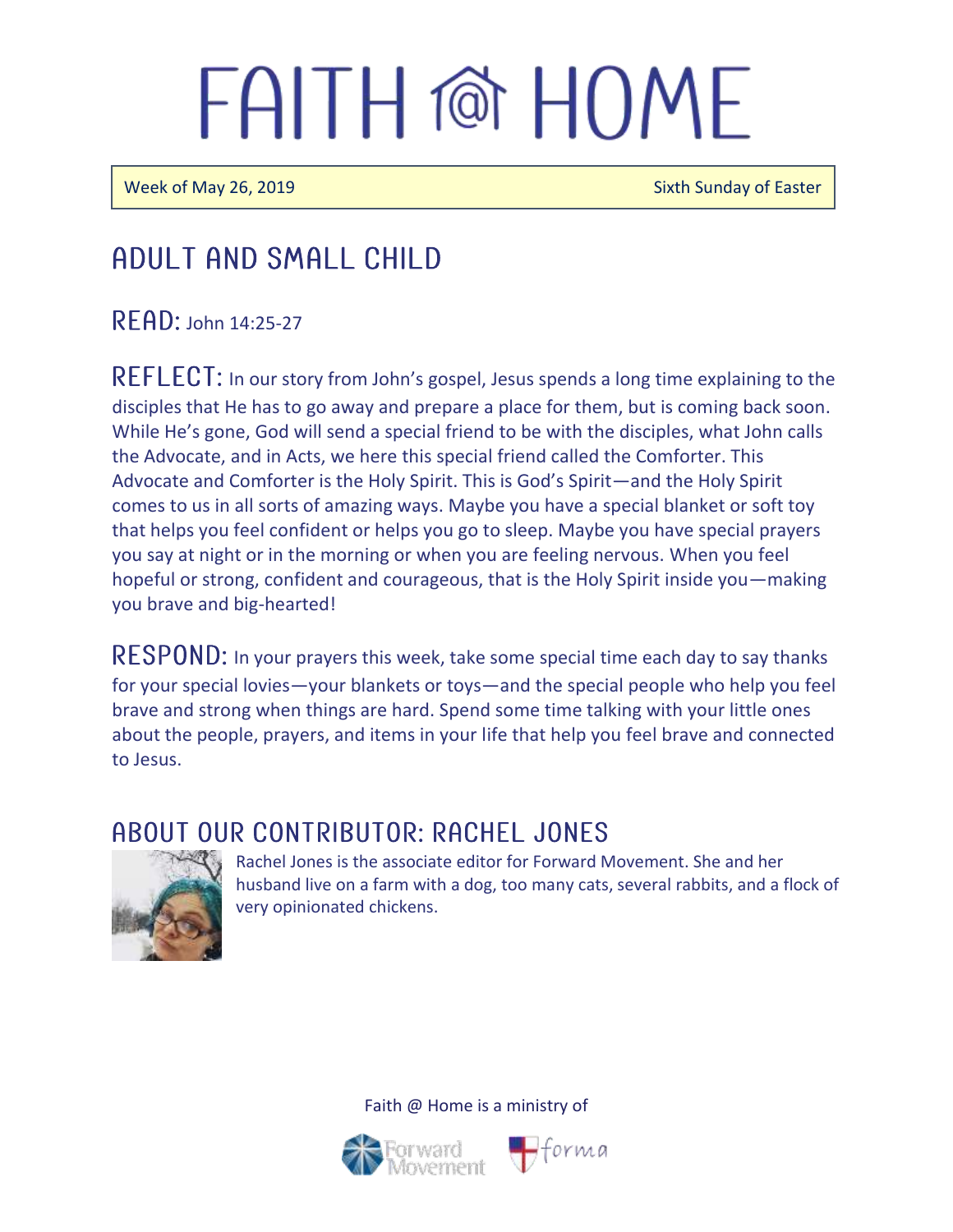Ī

 $\overline{a}$ 

Week of May 26, 2019 Sixth Sunday of Easter

## Adult and elementary

READ: John 14:23-29

REFLECT: When in your life do you feel scared? Maybe it is during a thunderstorm. Maybe it is at night when you are trying to fall asleep. Maybe it is when you have to make a new friend or try something new. Maybe it is when you are in an unfamiliar place. Think about when you are scared, and how you feel during those times.

In this reading from John, Jesus tells the disciples not to be scared, because He will always be with them. What comforting words to hear! Jesus sent His followers out into the world to share the good news, which is scary. The disciples didn't know what would happen. However, they had the reassurance that Jesus would be with them wherever they went. He would be with them, even if He was not there physically. When we face scary stuff, Jesus is with us, too!

RESPOND: Find a rock or other object that you can keep in your pocket, backpack, or other safe and accessible place. Whenever you feel scared, grab your object and use it to remind you that Jesus is present, even during scary times!

#### ABOUT OUR CONTRIBUTOR: VICTORIA HOPPES



Victoria Hoppes is the Camp Director at Waycross Camp and Conference Center and the Youth Ministry Coordinator for the Episcopal Diocese of Indianapolis. She has ministry experience with youth, family, and camping programs at both the parish and diocesan levels. She holds degrees from Texas Lutheran University and Luther Seminary. She also holds a certificate in Youth and Family Ministry from Forma's certificate program. You can follow Victoria on her website, [www.ministryincontext.com,](www.ministryincontext.com) or on social media (@vlhoppes).



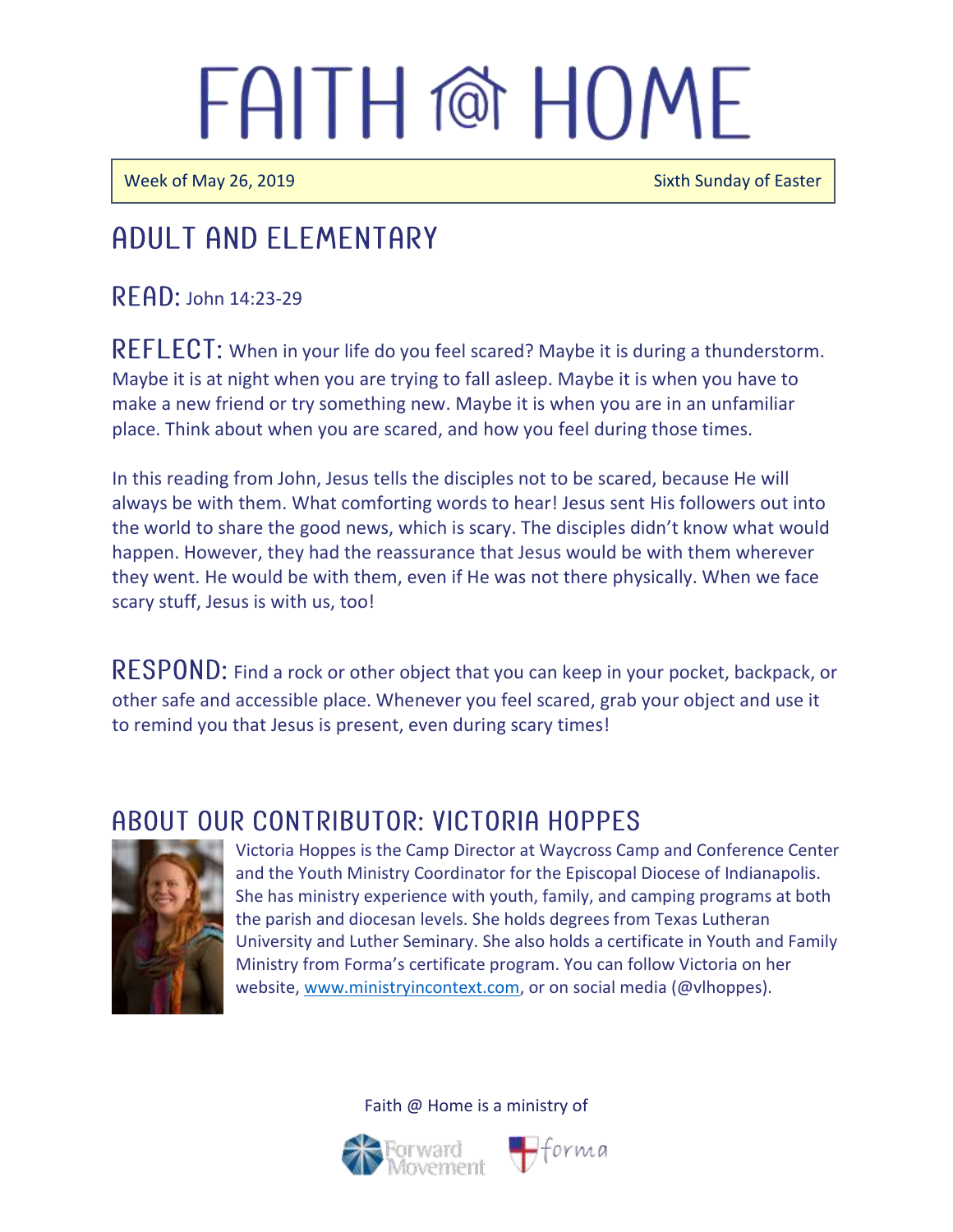Week of May 26, 2019 Sixth Sunday of Easter

### Adult and youth

 $R$   $F$  $R$  $D$ : John 14:23-29

REFLECT: Today's Gospel is part of what we call the "farewell discourse." Jesus is preparing His disciples for His departure that is coming very soon. This isn't the first time Jesus has told them He will be leaving them, and I suspect the more they hear it the more they are beginning to really believe it. But do they fully understand what that means for them? He tells them what He expects of them—how they are to live when He is no longer with them AND He assures them they will not be alone. Even if the disciples don't fully understand these words right now, they will remember them in the days and weeks to come—perhaps when they are feeling scared, lonely and vulnerable, and also when they feel the love and peace of God through their relationships with one another. They will remember that Jesus GAVE them peace. It's a gift for the taking.

RESPOND: There is a story about a young girl who calls out to her parent throughout the night with fears of the dark. Over and over the parent responds, "You are not alone, God is with you right here in your heart." The third time the parent recites these words the young girl says, "I know God is with me in my heart, but right now I need God to have some skin on." Think of a time when you felt the love and peace of God through others. Who was the presence of God with skin on for you? Share the story with your family or write the person a note and let them know.

#### ABOUT OUR CONTRIBUTOR: KATHERINE DOYLE



Katherine is the Coordinator for Youth and Young Adult Ministries and the rector of St. Thomas Episcopal Church in the Diocese of Kentucky. She live in Louisville with her husband and whichever of her four young adult children happen to be home at the time. Katherine's greatest joy is being a mama: first to her own four and then to all the children, youth, and young adults who call her Mama Doyle. She often finds God in the ordinary messiness of everyday life and writes about it on her blog [thesixdoyles.blogspot.com.](http://thesixdoyles.blogspot.com/)